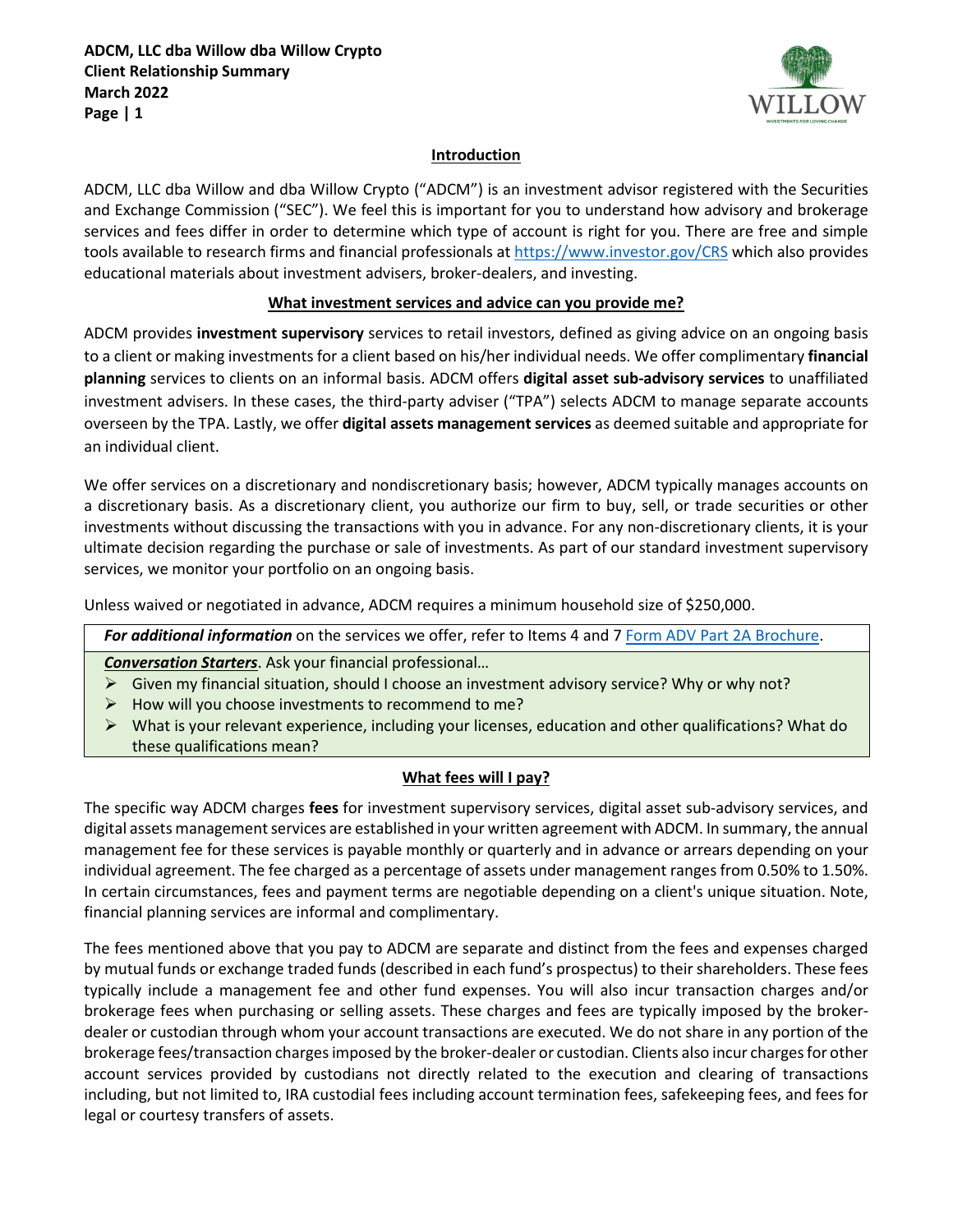

It is important to understand that the more assets held in a retail client's account, the more the client will pay in fees. We therefore have an incentive to encourage a client to increase the assets in his/her account. Some fee arrangements create conflicts of interest described in more detail in Item 5 of our [Form ADV Part 2A Brochure.](https://investwithwillow.com/wp-content/uploads/2022/03/ADCM-LLC-Form-ADV-pt-2A-2022-FINAL.pdf) You will pay fees and costs whether you make or lose money on your investments. Fees and costs will reduce any amount of money you make on your investments over time. Make sure you understand the fees and costs you are paying.

For more detailed information regarding fees and costs, refer to Item 5 in our **Form ADV Part 2A Brochure**.

*Conversation Starter.* Ask your financial professional…

 $\triangleright$  Help me understand how these fees and costs might affect my investments. If I give you \$10,000 to invest, how much will go to fees and costs, and how much will be invested for me?

**What are your legal obligations to me when acting as my investment adviser? How else does your firm make money and what conflicts of interest do you have?**

*When we act as your investment adviser*, we have to act in your best interest and not put our interest ahead of yours. At the same time, the way we **make money** creates some **conflicts with your interests**. You should understand and ask us about these conflicts because they can affect the investment advice we provide you. Here are some examples to help you understand what this means. Our minimum account size is negotiable under certain circumstances and at our discretion. Should we agree to waive this minimum account size, we would receive less compensation for services provided. We, therefore, have a disincentive to waive this minimum. Additionally, the more assets the client has in his/her account, the more we receive in fees. We therefore have an incentive to encourage a client to increase the assets in his/her account. Other potential conflicts include referrals of other professionals, use of margin accounts, personal trading practices, IRA rollover considerations, and use of soft dollars.

# **How do your financial professionals make money?**

ADCM's owners and **financial professionals** are paid a salary and/or a bonus based on a share of the revenues generated by clients. As a result, we have an incentive to recommend the client move a greater share of their assets to our management as it increases revenues.

For more information on conflicts and how ADCM addresses them, refer to [Form ADV Part 2A Brochure.](https://investwithwillow.com/wp-content/uploads/2022/03/ADCM-LLC-Form-ADV-pt-2A-2022-FINAL.pdf)

*Conversation Starter.* Ask your financial professional…

 $\triangleright$  How might your conflicts of interest affect me, and how will you address them?

# **Do you or your financial professionals have legal or disciplinary history?**

No, ADCM and/or financial professionals do not have any **legal and disciplinary history**. Visi[t Investor.gov/CRS](https://www.investor.gov/CRS) for a free and simple search tool to research ADCM and our financial professionals.

*Conversation Starter*. Ask your financial professional…

 $\triangleright$  As a financial professional, do you have any disciplinary history? For what type of conduct?

# **Additional Information**

You can find **additional information** about ADCM and our services and solutions on our websites, [investwithwillow.com](https://investwithwillow.com/) and [willowcrypto.com,](https://willowcrypto.com/) or by reviewing our [Form ADV Part 2A Brochure,](https://investwithwillow.com/wp-content/uploads/2022/03/ADCM-LLC-Form-ADV-pt-2A-2022-FINAL.pdf) as filed with the SEC. If you have any questions, or if you would like to request a copy of this relationship summary, please call our office at (413) 236-2980, or email us at [info@investwithwillow.com.](mailto:info@investwithwillow.com)

*Conversation Starter*. Ask your financial professional…

 $\triangleright$  Who is my primary contact person? Is he or she a representative of an investment adviser or a brokerdealer? Who can I talk to if I have concerns about how this person is treating me?